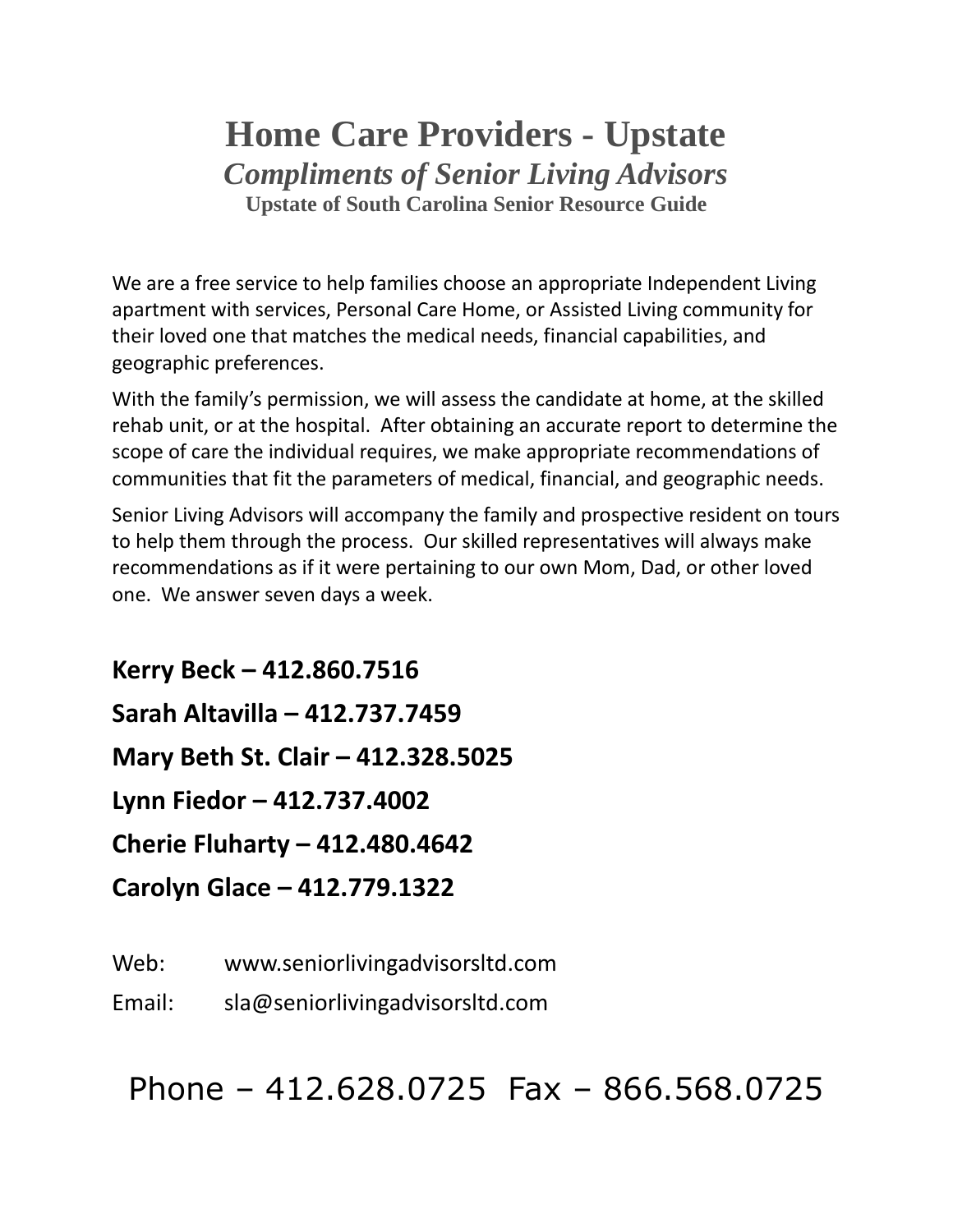## **Home Care Providers - Upstate**

## **Medical Assistance Providers – Greenville and Spartanburg Counties**

**Interim HealthCare** 16Hyland Road Greenville, SC 29615 [www.interimcaresc.com](http://www.interimcaresc.com/) (864) 627-1200 or (800) 439-4590

**NHC HomeCare** 111 Smith Hines Road ,Suite L Greenville, SC 2%07 (864) 289-9982

**BrightstarCare** 110West Church Street, Suite A Greer, SC 29650 [www.brightstarcare.com](http://www.brightstarcare.com/) (864) 599-0452

**Health Related Home Care** 104 West Pickens Street Abbeville, SC 29620 [www.HealthRelatedHomeCare.com](http://www.healthrelatedhomecare.com/) (864) 366-9151

**Bayada Home Health Care** 25 Woods LakeRoad Building 5,Suite 503 Greenville, SC 29607 [www.bayada.com](http://www.bayada.com/) (864) 263-4801

**Kindred at Home - Greenville** 15 Brendan Way, Suite 250 Greenville, SC 29615 [www.kindredhospice.com](http://www.kindredhospice.com/) P: (864) 297-5711

F: (864) 297-5744

**Kindred at Home - Spartanburg** 905 East Main Street, Suite 1 Spartanburg, SC 29303 [www.kindredhospice.com](http://www.kindredhospice.com/) P: (864) 582-5936 or (866) 535-2007 F: (864) 582-4225

**Spartanburg Regional Medical Center Home Health Services** 120 Heyward Avenue, Suite 300 Spartanburg, SC 29302

(864) 560-3900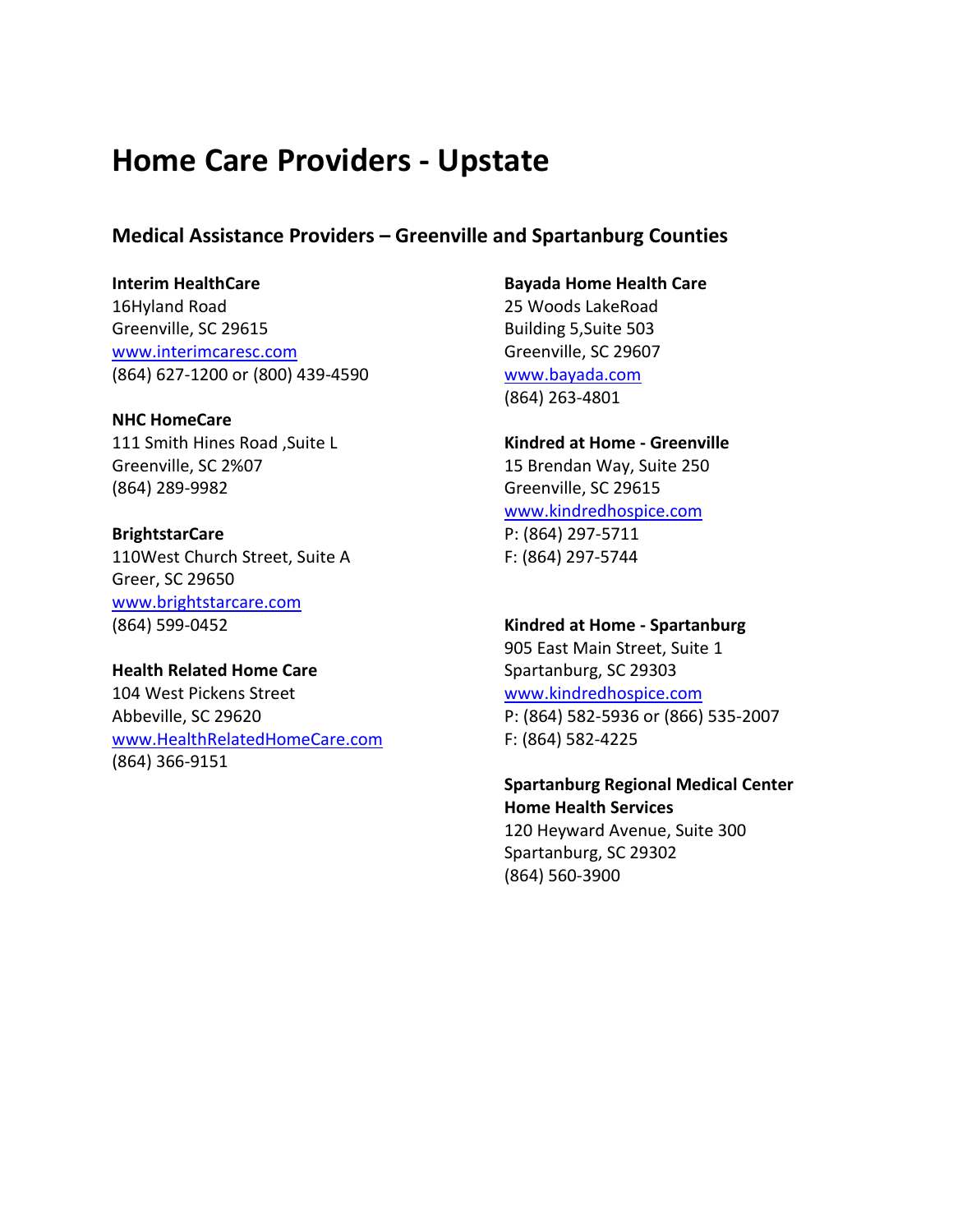## **Non-Medical Assistance Providers – Greenville County**

#### **Visiting Angels**

236 Adley Way Greenville, SC 29607 [www.SCVisitingAngels.com](http://www.scvisitingangels.com/) (864) 284-6370

**Home Instead Senior Care - Greenville, SC** 350S Pelham Road, Suite D Greenville, SC 29615 [www.homeinstead.com](http://www.homeinstead.com/) (864) 242-2228

**First Light Home Care** 25 Woods Lake, Suite 300 Greenville, SC 29607 [www.Greenville.FirstLightHomeCare.com](http://www.greenville.firstlighthomecare.com/) (864) 438-2995

**Comfort Keepers - Greenville** 1200 Haywood Road Greenville, SC 29615 [www.comfortkeepers.com](http://www.comfortkeepers.com/) P: (864) 268-8993 F: (864) 322-8695

## **Interim HealthCare**

16 Hyland Road Greenville, SC 29615 [www.interimcares.com](http://www.interimcares.com/) P: (866) 841-0445 F: (864) 627-7107

**BeWell Home Services** Lutheran Homes of South Carolina [www.bewellhomeservices.org](http://www.bewellhomeservices.org/) (864) 334-HOME (4663) Greenville Office

**Heavenly Care Services** 1990 Augusta Street Greenville, SC 29605 [www.heavenlycareservices.com](http://www.heavenlycareservices.com/) (864) 233-4272

**Home Helpers and Direct Link**

[www.homecaregreer.com](http://www.homecaregreer.com/) P: (864) 848-1729 F: (864) 848-1796

**Synergy Home Care** 459 Congaree Road Greenville, SC 29607 [www.synergyhomecare.com/greenville/](http://www.synergyhomecare.com/greenville/) P: (864) 751-1913 F: (864) 751-1964

**Helpers of the Vine** Serving Greenville County Areas (864) 363-1507

**Senior Companions** 204 DouthitStreet, Suite A-1 Greenville, SC 29601 [www.supportcatholiccharities.org](http://www.supportcatholiccharities.org/) P: (864) 242-2233 ext 207 F: (864) 242-1387

**AAA Care** 143 Commons Way Greenville, SC 29611 [www.aaacare-upstate.com](http://www.aaacare-upstate.com/) (864) 295-1949

**Always Best Care Senior Services** 33 Market Point Drive Greenville, SC 29607 [www.alwaysbestcare-gsp.com](http://www.alwaysbestcare-gsp.com/) P: (864) 527-0464 F: (877) 351-8705

**Caregivers of the Carolinas** 425 North Main Street, Simpsonville, SC 29681 [www.caregiversofthecarolinas.com](http://www.caregiversofthecarolinas.com/) (864) 963-0438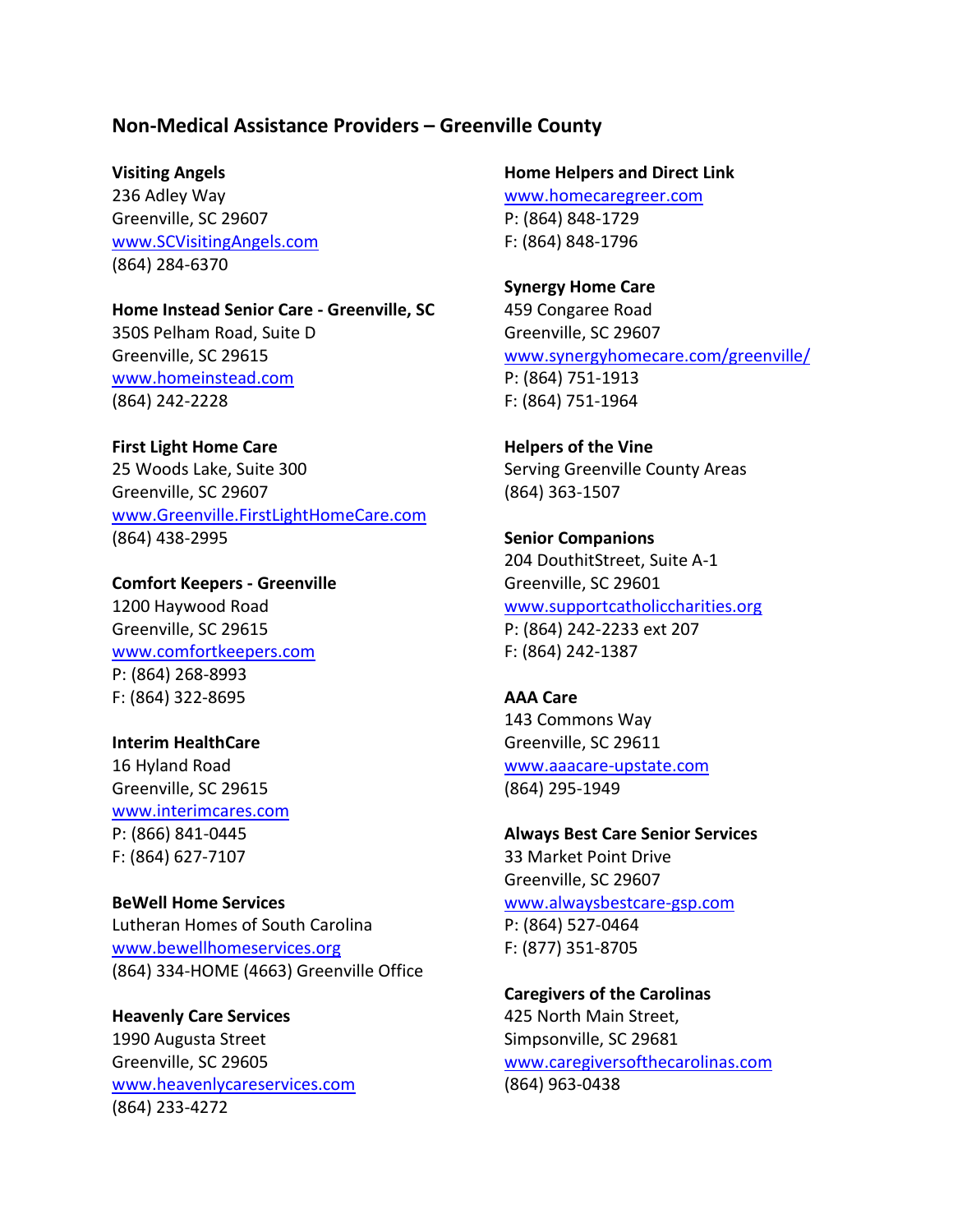#### **Columbia Health Care Services - Greenville**

530 Howell Road, Suite 203 Greenville, SC 29615 P: (864) 322-7122 F: (864) 322-6860

**ComForCare Home Care** 3504-359 Highway 153 Greenville, SC 29611 [www.ComForCare.com/sc/greenville](http://www.comforcare.com/sc/greenville) P: (864) 269-5005 F: (864) 269-6151

## **ComfortMax Home Healthcare**

1200 Woodruff Road, Suite H-2 Greenville, SC 29607 [www.comfortmaxhhc.com](http://www.comfortmaxhhc.com/) P: (864) 675-3490 F: (864) 675-3491

#### **Community Long Term Care - Area 1**

620 North Main Street Greenville, SC 29601 [www.dhhs.state.sc.us](http://www.dhhs.state.sc.us/) P: (888) 535-8523 or (864) 242-2211 F: 864 242 2107 [CLTCArea1@dhhs.state.sc.us](mailto:CLTCArea1@dhhs.state.sc.us)

#### **Maxim Healthcare Services**

555 North Pleasantburg Drive, Suite 200 Greenville, SC 29607 [www.maximhealthcare.com](http://www.maximhealthcare.com/) (864) 242-1994

**Personal Caregiver** 111 West Queen Anne Road Greenville, SC 29615 (864) 275-4987 [personalcaregiver29@yahoo.com](mailto:personalcaregiver29@yahoo.com)

**Senior Helpers** [www.seniorhelpers.com](http://www.seniorhelpers.com/) P: (864) 757-9862

## **Plan Home Health Care - Greenville** 1011 Grove Road, Suite 1A Greenville, SC [www.planhomehealth.com](http://www.planhomehealth.com/)

(864) 242-2555

**Right at Home** 3401 Highway 153, Suite D Piedmont, SC 29673 (864) 609 1656

**SC DHEC Home Health - Greenville and Pickens** 200 University Ridge Greenville, SC 29602 (864) 282-4400

**Senior Action** 50 Directors Drive Greenville, SC 29615 [www.senioraction.org](http://www.senioraction.org/) P: (864) 467-3660

**Sitter's Registry** Serving Greenville and Surrounding Counties (864) 859-4727 [www.sittersregistry.com](http://www.sittersregistry.com/)

**MedFirst Staffing LLC** 37 Villa Road, Suite 213 Greenville, SC 29615 (864) 421-0394

**NHC Home Care** 111 Smith Hines Road, Suite L Greenville, SC 29607 P: (864) 289-9982 F: (864) 289-9941